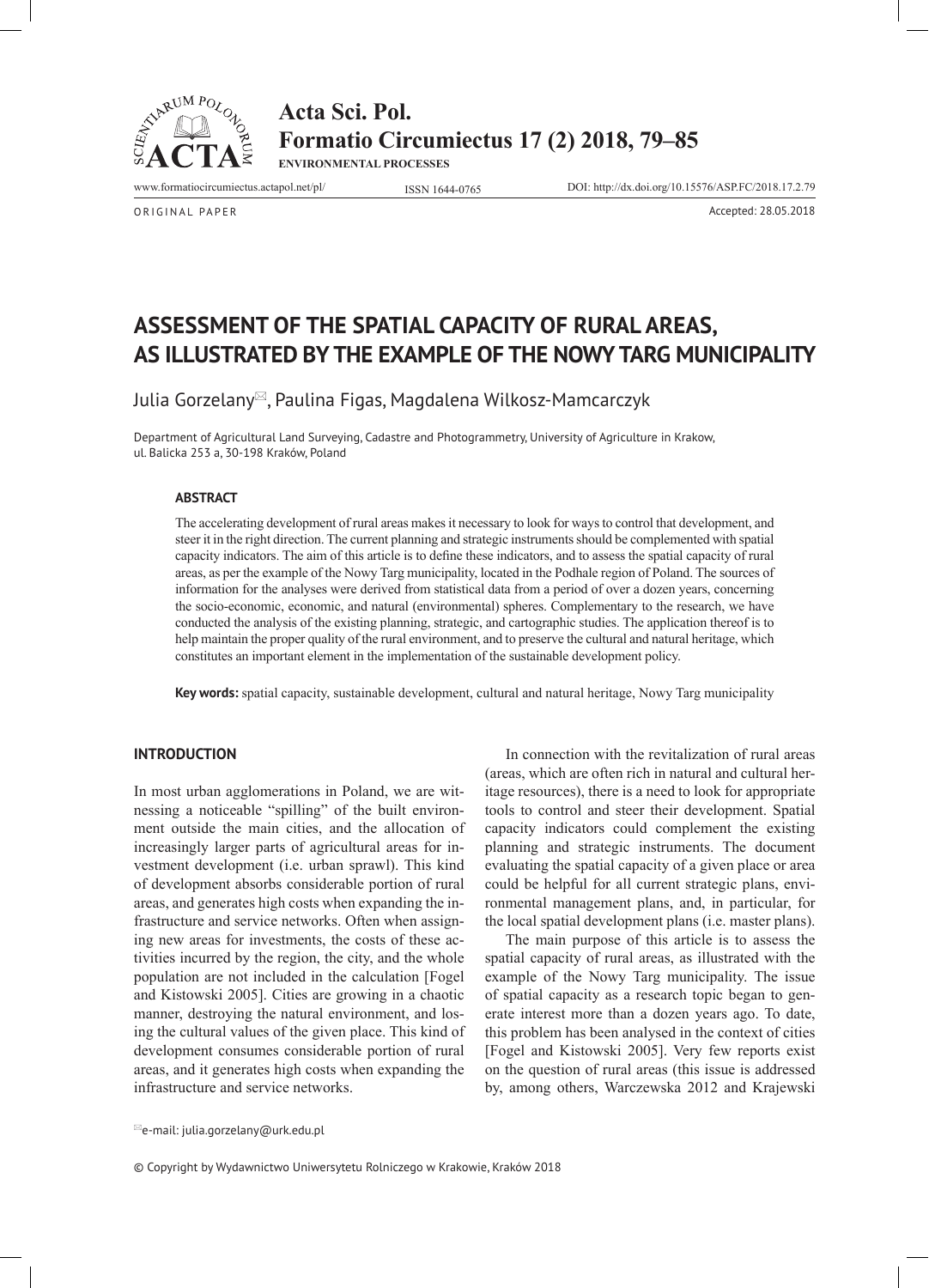2011), therefore in the present paper we attempt to analyse problems related to rural regions as valuable natural and cultural areas.

In a similar context, two groups of terms were used previously, namely sensitivity and resistance, as well as landscape absorbency and capacity [Krajewski 2012]. In the context of issues related to spatial planning, however, experts proposed the introduction of the term "spatial capacity" as the most suitable for the analysis of planning issues concerning areas already developed, or designated for investment and construction. An attempt to determine the correct application of the concepts of "absorbency" and "capacity" was made at the Institute of Land Management and Housing (IGPiM), where the criteria of ecological absorbency for the needs of spatial planning were developed. It has been deemed that the term "absorbency" should be used in relation to analyses and assessments concerning the natural environment, which had not previously developed by humans (this is the case, for example, in the assessment of the natural absorbency of the given area). In turn, the term "capacity" should be used in relation to the environment that had previously been subjected to anthropogenic pressure, such as spatial development [Krajewski 2012]. According to the IGPiM, "the spatial capacity of the territorial unit's environment is the threshold level of anthropogenic pressure, at which spatial planning decisions can be considered compatible with the principles of sustainable development". The level of capacity is determined by comparing indicators of the status of environmental parameters at various stages of development of the studied spatial unit's area, and its forecasted future status, determined in the course of work in the field of spatial planning [Fogel et al. 2005].



[own study]

Spatial planning and environmental impact assessment are the basic, preventive instruments of environmental management and natural environment's protection. The goals that both these instruments should serve are strictly reflected in their statutory definitions. Spatial order and sustainable development are the bases for shaping the space in Poland [Mierzejewska, 2003]. These concepts can be very differently understood and interpreted, despite the fact that they were specifically defined in Polish laws and regulations. Principles of sustainable development and spatial order are closely interrelated, and they complement and permeate each other [Woźniak, 2015]. Shaping space in the settlement sphere, and in the sphere of other human activities, remains one of the main activities in the context of implementing the principles of spatial order and sustainable development, in the matter of securing the protection of natural, landscape, and cultural values, as well as ecological functions of individual areas. It is therefore important to take into account the conditions for designating these areas in spatial development plans (master plans) as well as in any decisions, programs, evaluations, studies, and expert opinions related to these plans [Gil-Mastalerczyk, 2016]. As suggested by the Institute of Spatial Management and Housing, the term "spatial capacity" is a proposition for solutions that would hinder unreasonable, unpremeditated planning decisions. The description of spatial capacity presents a series of indicators aimed at streamlining and objectivizing spatial management processes and spatial planning, in particular at the level of the city/municipality, as well as the assessment of the quality of spatial planning and the spatial, economic, social, and environmental impact of decision making in the field of spatial development in relation to sustainable development goals [http: // www.agenda21.waw. en].

# **RESEARCH METHODOLOGY**

Spatial capacity is determined by means of calculating the indicators of past, current, and desired or planned spatial development, referring to its economic, demographic, social, natural, and technical aspects (including communications), showing the spatial diversity of phenomena within a specific territorial unit. The pur-**Fig. 1.** Terms connected with the notion of spatial capacity phenomena within a specific territorial unit. The pur-<br>fown study pose of using spatial capacity indicators is to stream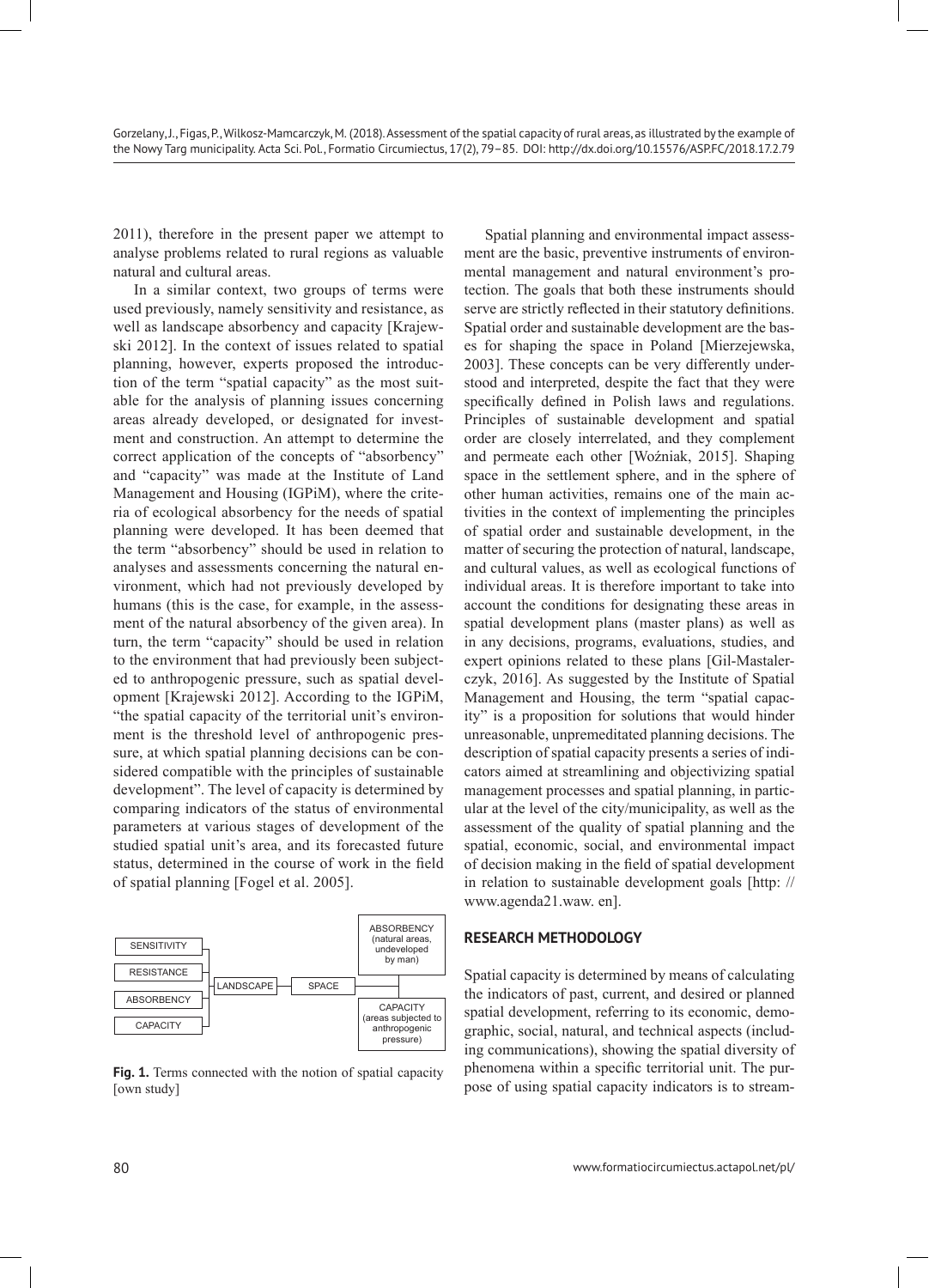line and objectivize spatial management processes and spatial planning, in particular at the municipal and city level, as well as to assess the quality of spatial planning, and the spatial, economic, social, and environmental effects of spatial planning decisions with regard to sustainable development objectives [Fogel et al. 2006].



**Fig. 2.** Indices serving for the evaluation of spatial capacity with the use of statistical data [own study based on Warczewska 2012]

Having followed the recommendations for selecting the indicators from those, which are easily obtainable, and sourced from generally available statistical data, an attempt was made to apply them in the analysis of the Nowy Targ municipality, divided into individual groups, as shown below. In the present research, the period of fourteen years has been examined, from 2002 to 2015.

The key factors taken into account are demographic indicators, which are the basic data about the population and the demographic processes taking place in a given area. This is because the said indicators use the data and statistical markers such as: the municipality's population size, population density, migration balance, birth rate, demographic burden rate, and age structure. Another group of indicators concerns economic aspects. Their determination was based on expenditures and unemployment data. The third group consists of infrastructural indicators, concerning mainly water supply and sewage networks, waste volumes and their storage, water consumption, sewage production and existing sewage treatment plants. Environmental (natural) indicators are also taken into account when assessing spatial capacity. They concern mostly the size of protected areas, the number of nature monuments, as well as environmental contam-

ination and hazards, mainly in terms of air pollution. The last group of the indicators refers to the spatial aspect.

In addition to the statistical analysis, the municipality's planning documents were studied in order to determine the spatial capacity of the researched area, namely: the study of conditions and directions for spatial development [Studium… 2012], master plans/ local plans and development strategy [Strategia… 2015–2022]. Cartographic materials representing the analysed area were also collected.

# **RESULTS**

The area of the Nowy Targ municipality, included in the scope of this study, is extremely diverse and rich in terms of its natural and cultural heritage. The spatial policy that the Nowy Targ municipality is conducting is constantly improving, and it aims to solve the most important environmental, social, and spatial problems. The obligatory planning document – the so-called "study of conditions and directions of spatial development" – constitutes the basis for further changes and directions of spatial development for the municipality in question. An important problem is the lack of master plans for open areas. The historical, compact built environments of the villages in the Podhale and Spisz regions are getting blurred and dispersed. This process generates high costs, causes difficulties in the construction of new technical infrastructure facilities, and poses a threat of increased pollution to the natural environment. The location of the municipality around the city of Nowy Targ also involves several types of threat to rural areas. Firstly, Nowy Targ is one of the most polluted cities, due to its geographical circumstances (location of the city in the valley) and due to the high-emission heating systems, typically used in the local households. Moreover, the "fashion" for terraced housing has arrived in the villages of the Nowy Targ municipality: investment areas are growing, more and more city dwellers want to live in the countryside. In this situation, the spatial capacity assessment of rural areas poses many difficulties, however, it remains extremely important, and very much needed from the point of view of further development, spatial order, and the identity of the particular region.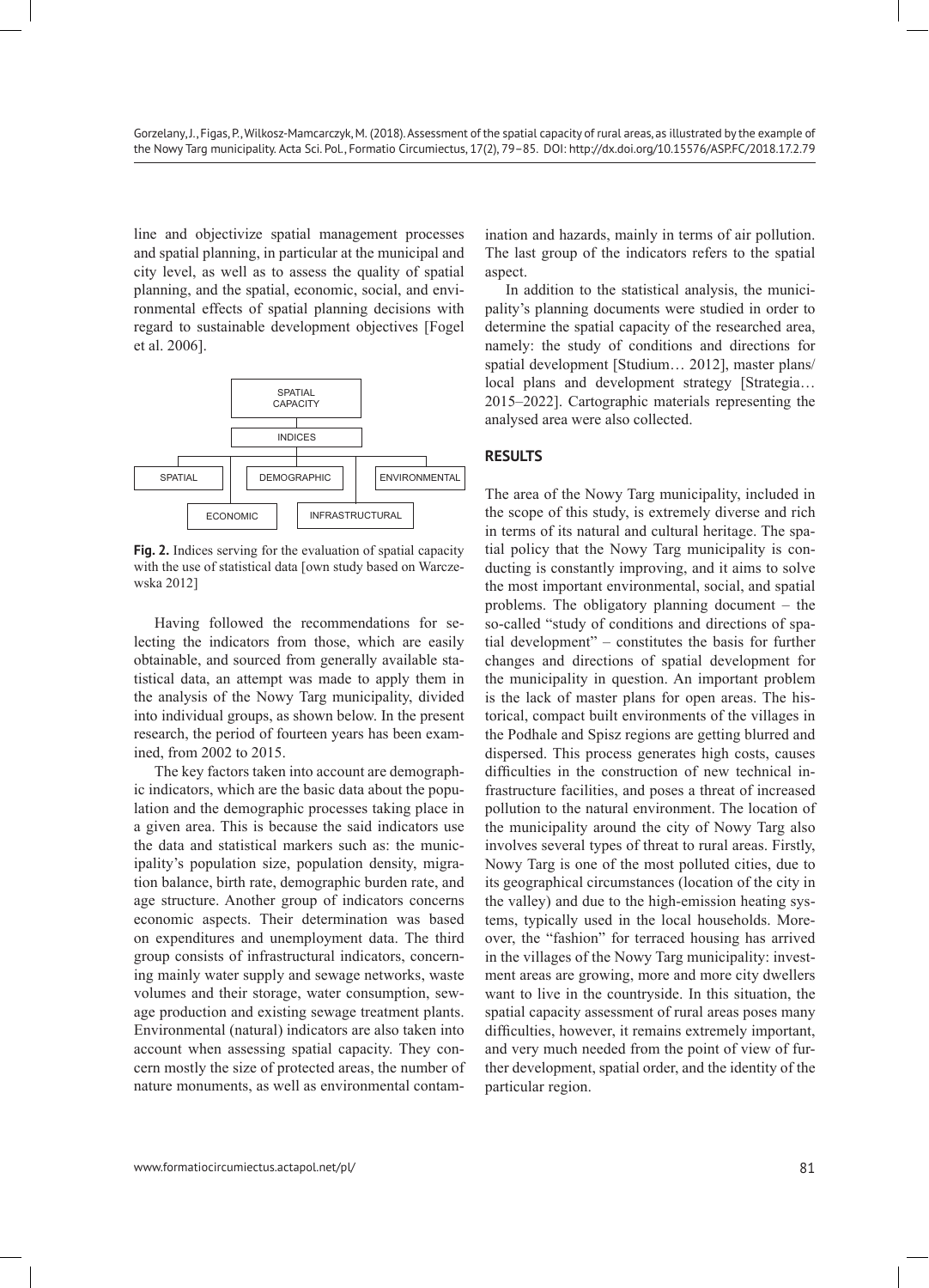

**Fig. 3.** Population of Nowy Targ municipality between 2002–2015 [own study based on the BDL data]

The fourteen-year period adopted in this study reveals certain trends within the area of the Nowy Targ municipality. The population numbers are exhibiting a steady growth. There are more and more residents from year to year, and the proof of this is a consistently positive birth rate, and a positive migration balance. At the same time, the density of population increases. The analysis shows the increase of one person per every one square kilometre, which – calculated in the scale of the whole area of the municipality – gives approximately a little over 200 people per year. A disturbing fact is the aging of the society. Although it is happening at a very slow pace, this process is definitely taking place, and it is important that the number of people of pre-working age, which is the "foundation" of the future generation, should not be reduced.

Economic indicators, concerning in particular the municipality's budget, which consists of income and expenses, have been used in the analysis in order to obtain information as to which areas the municipality invests in, and where it allocates the largest amounts of capital owned or obtained from external sources. The data obtained for the year 2015 indicates that the largest amount of funds had been spent by the municipality on: education and pedagogy, followed by welfare, transportation and communications, public administration and – what is important – on the municipal economy and environmental protection. The municipality therefore invests in education, which today is the basis for a rational approach to the surrounding space. The municipality also attempts to find solutions for negative social processes taking place within its territory, and to take care of the needs of residents. The increase in the expenditures on municipal services as

well as transportation and communications is another proof of slow socio-demographic and economic development.

The third group of indicators (infrastructural ones), mainly concerning the water supply and sewage networks, the amount of waste and its storage, water consumption, sewage production and existing sewage treatment plants, confirms previous indicators referring to the municipality's expenditures. Within the period of fourteen years, 30% of all residential buildings gained access to the sewage removal network, while the length of the network increased fourfold. Waste management and segregation processes were also improved in the municipality. The process of water use rationalization was introduced, and a significant decrease in water consumption for production purposes was achieved, which contributed to reducing water consumption for the needs of the municipal services, and the population.

Table 1. Areas protected by law within the area of the Nowy Targ municipality (as of 20 October 2016)

| Areas protected by law                                  | Area, $km2$ | Share in the<br>total area of the<br>municipality |
|---------------------------------------------------------|-------------|---------------------------------------------------|
| <b>National Parks</b>                                   | 5.98        | 2.88%                                             |
| Nature's Reserves (within<br>Protected Landscape Areas) | 0.09        | $0.04\%$                                          |
| All Protected Landscape Areas                           | 201.70      | 97.12%                                            |
| <b>Total</b>                                            | 207.68      | $100\%$                                           |

Own study based on the BDL data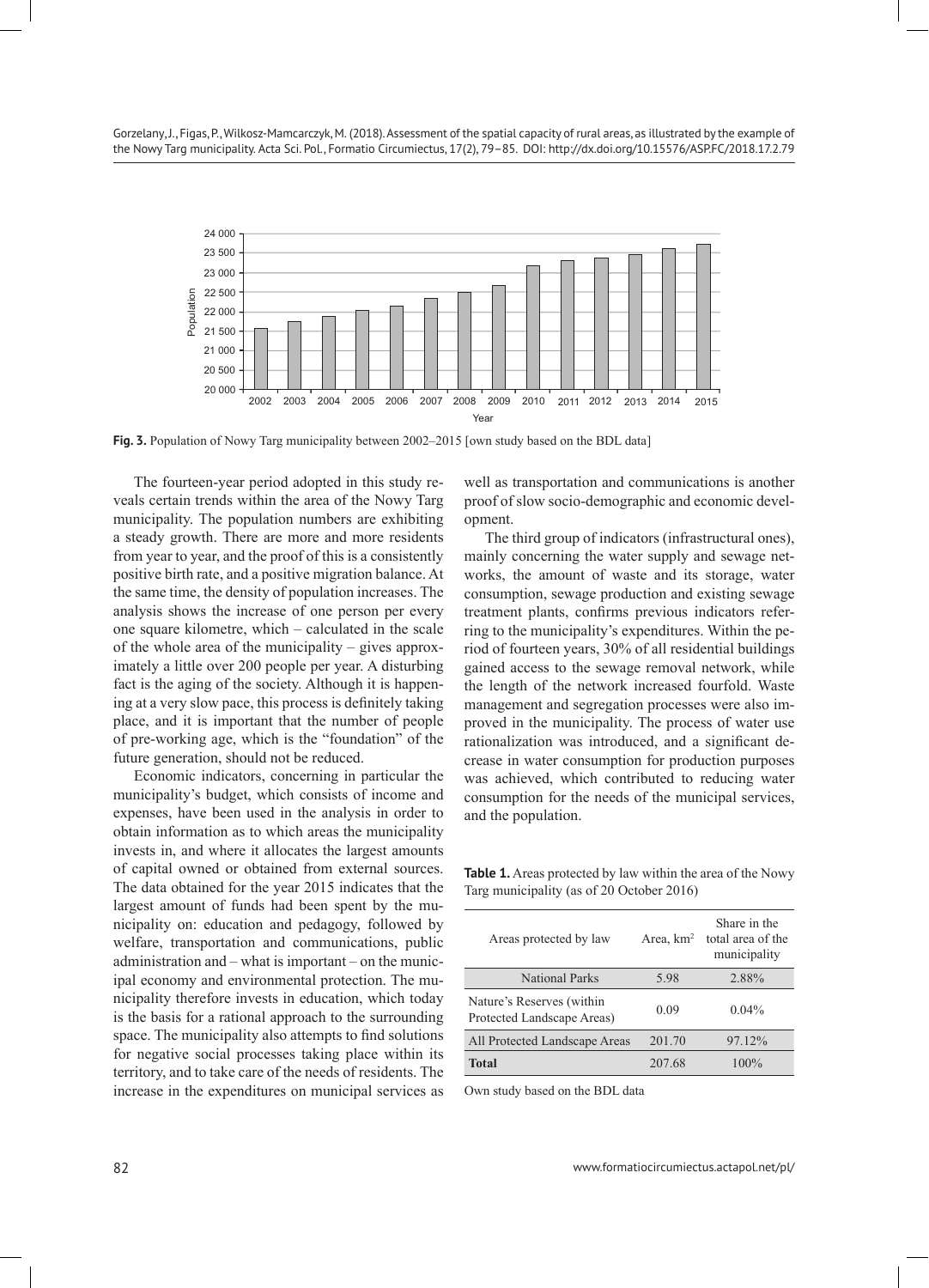Environmental indicators, in the case of the Nowy Targ municipality, constitute a very important source of information for the purposes of spatial capacity assessment. The whole area of the studied municipality is protected due to valuable natural assets. Protected landscape areas constitute over 97% of the total area of the municipality, while less than 3% are occupied by the Gorce National Park. Nature's reserves and nature monuments are also listed. The municipality of Nowy Targ, covering only rural areas, is characterized by high share of natural resources. We should also mention the rich cultural heritage of this area. Numerous historical monuments and rich folklore are only a few, albeit very important features of the studied municipality.

The last studied group are spatial indicators. The analysis covered data on the land classification and land use in the municipality, as well as information on the housing resources. According to data for the year 2015, 57% of the total area of the municipality is made up of agricultural land, whereas forests, groups of trees and shrubbery cover 36.66% of the area. Such a presentation of data illustrates the typically agricultural character of the municipality under investigation. Barren land, land under surface waters, and other types of land constitute approximately 3.59% of the total area of the municipality. Other areas (about 2.75%) are built-up and urbanized areas. The existing master plans for the Nowy Targ municipality additionally designate new investment areas, which result in an increase of the developed areas from 2.75% to approx. 10.40%. At the same time, this determines the spatial capacity of the municipality. Therefore, we can conclude that area under consideration has huge developmental reserves. The problem is, however, that open areas are not covered by master plans, which may result in a negative phenomenon of unduly increasing built-up and urbanized areas.

When assessing the spatial capacity of the Nowy Targ municipality – that is, when referring to those issues, which are related to spatial planning – it should be affirmed that the municipality has large development span. The difficulty lies in maintaining the correct proportions of land use (in this case, in mountainous areas) so as not to disturb the natural balance; to be consistent in decision making; and to plan for present

and future generations, striving for sustainable development. The Nowy Targ municipality is an example of a typical agricultural area with a rich natural and cultural heritage. In the Municipality Development Strategy for the years 2015-2022, three directions of development have been delineated, taking into account its potential, in the following aspects:

- Territorial/spatial,
- Cultural heritage,
- Environmental.

| Breakdown of land                                    | Area<br>hectares |
|------------------------------------------------------|------------------|
| Arable land                                          | 11 838           |
| Forests, areas overgrown with trees and<br>shrubbery | 7614             |
| Land under surface waters                            | 529              |
| Developed (built-up) and urbanised land              | 572              |
| Ecological sites                                     |                  |
| Barren land                                          | 207              |
| Other                                                | 8                |
| <b>Total</b>                                         | 20 768           |

**Table 2.** Land use in the Nowy Targ municipality (as of 2015)

Own study based on the BDL data.

Thus, the most important directions of activities were defined, thanks to which the municipality is able to develop. Spatial capacity assessment is very important in this matter. It helps to identify, and to accomplish planned tasks. Based on this, and on the forecasted changes, various areas of the municipality should be organised and managed.

In the Nowy Targ municipality, there is a tendency to increase investment developments, population size, and population density. It can be assumed that this trend will be maintained in the near future; therefore we should expect investment pressure, especially on open rural areas. It is important to manage the municipality's potential and resources properly wisely, and comprehensively, in an integrated approach, so as not to lose the value of the space – and this is linked with the postulate that the limit of spatial capacity should not be exceeded.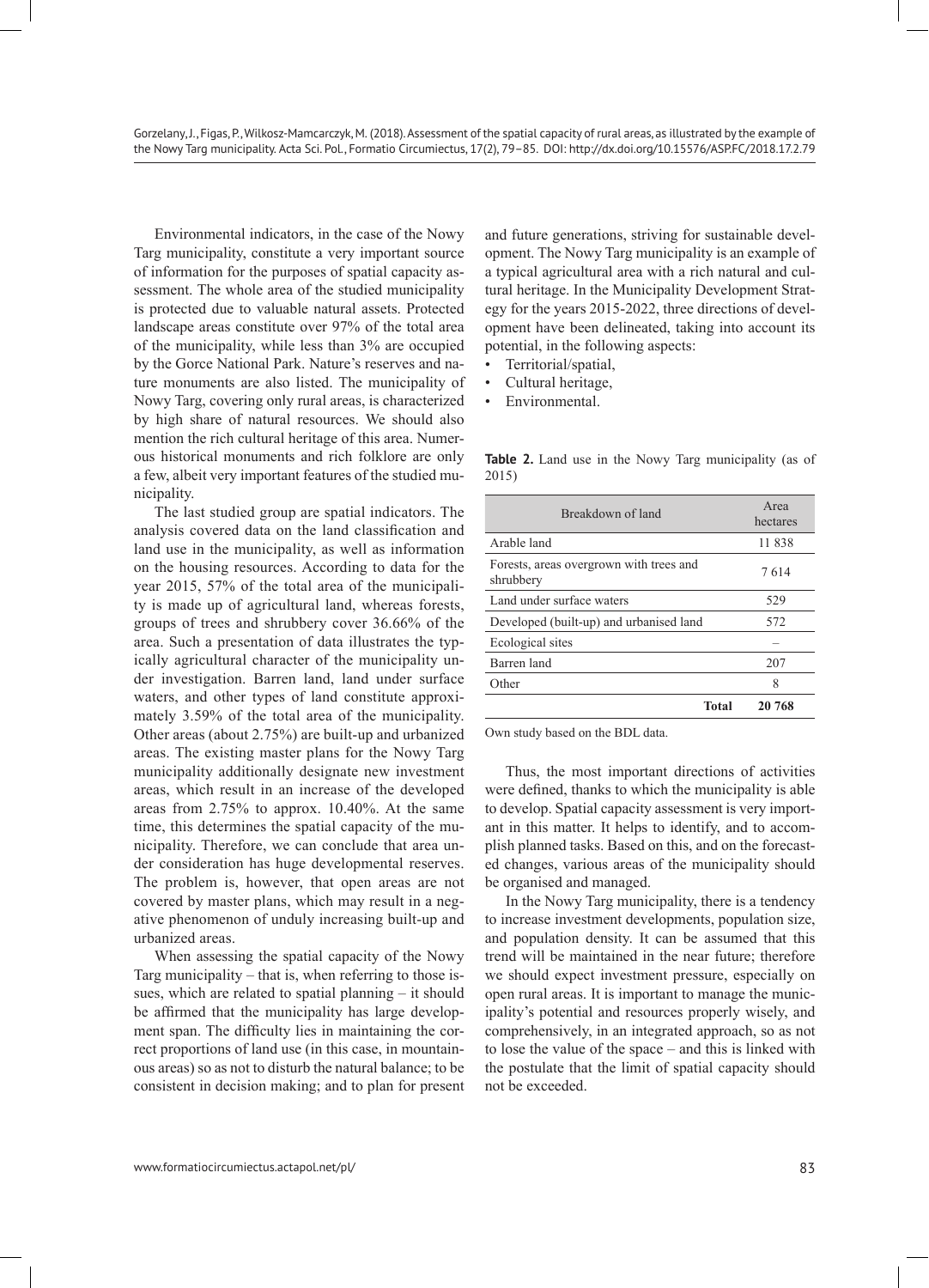# **DISCUSSION AND CONCLUSIONS**

The purpose of the article was to assess the spatial capacity of rural areas, as illustrated with the example of the Nowy Targ municipality. The index method we have applied allowed us to determine the existing condition, and development trends that occur in the studied municipality. Our research was additionally supplemented with the analysis of master plans and strategic documents.

The municipality of Nowy Targ, which consists of 21 villages, is an example of a rural area with a rich history and valuable natural and cultural heritage. Index analysis and review of local and strategic plans showed changes in the area of the municipality, and revealed the existing trends – mainly towards the increase in the size of the population, and in the share of developed areas.

The application of the index analysis to the assessment of the spatial capacity of rural areas can be an effective tool for the planning and monitoring of spatial development and environmental protection, which has not been successfully established in Poland so far. At present, the only coherent document existing in Poland in the field of spatial planning, the implementation of which is obligatory for municipalities, is a "study of the conditions and directions of spatial development." It is at this level that a spatial capacity assessment should be conducted. Those municipalities where local law exists may be an exception. In this latter case, local master plans constitute the main basis for spatial capacity calculations instead. Therefore, it does not seem appropriate to calculate these indicators in other studies, because an important element is the possibility of comparing a full set of indicators calculated for development in two periods: present (existing) and future (planned) – which is not possible with any other documents.

Another conclusion – referring not only to the examined municipality, but also to all other territorial division units – is the necessary requirement to collect data and maintain information resources about space, such as are indispensable for taking responsible decisions in the field of spatial development, and for safeguarding the protection of natural and cultural heritage in a reliable manner. The basic condition for the fulfilment of this task, and for conducting the spatial capac-

ity assessment, is the collection of basic information made available to planners in the form of maps and statistical data. It is important that this information is easy to obtain, and that it does not generate additional costs, which could create restrictions for local governments in the implementation of planning activities.

The set of indicators adopted for the spatial capacity with reference to the Thematic Strategy on the Urban Environment (2006), can of course be treated merely as ordered, albeit raw input data, which may be further processed at the level of the *poviat* (district), region and the whole country, respectively. The vast majority of the proposed indicators of spatial capacity is assigned to the category of sustainable spatial management, and it can significantly support the Polish spatial planning system.

However, in the search for spatial capacity criteria, the lack of much of the necessary quantitative and qualitative data is a significant barrier. Without that data, it is impossible to determine the correct level of the indicators. Available statistical data refer to the area of the municipality as a whole, which is spatially diversified. In addition, as a result of statistical analyses, indicators are set for the larger area within the administrative boundaries, and not for specific areas [Warczewsk 2012]. This form of data only provides an overview of the current condition as well as – thanks to the analysis across more than a dozen years – it demonstrates the existing trends in the municipality. Detailed information could only be obtained through spatial analysis, using the GIS tools. These analyses would facilitate the determination of areas with varying degrees of development intensification, and those that should be excluded from zoning. The existence of areas that are subject to strict protection should be taken into account – namely the areas where built investments cannot be introduced, but which can only be made available for learning, education and sightseeing [Ptaszycka-Jackowska and Baranowska-Janota 1998].

Space – as the common, public asset – is scarce, limited, and multidimensional. Therefore, in the capacity assessment, it is necessary to apply not only purely statistical indicators, but also make due references to nature, and to spatial information. Based on the analysis of statistical data, it is possible to describe only certain states and processes taking place within